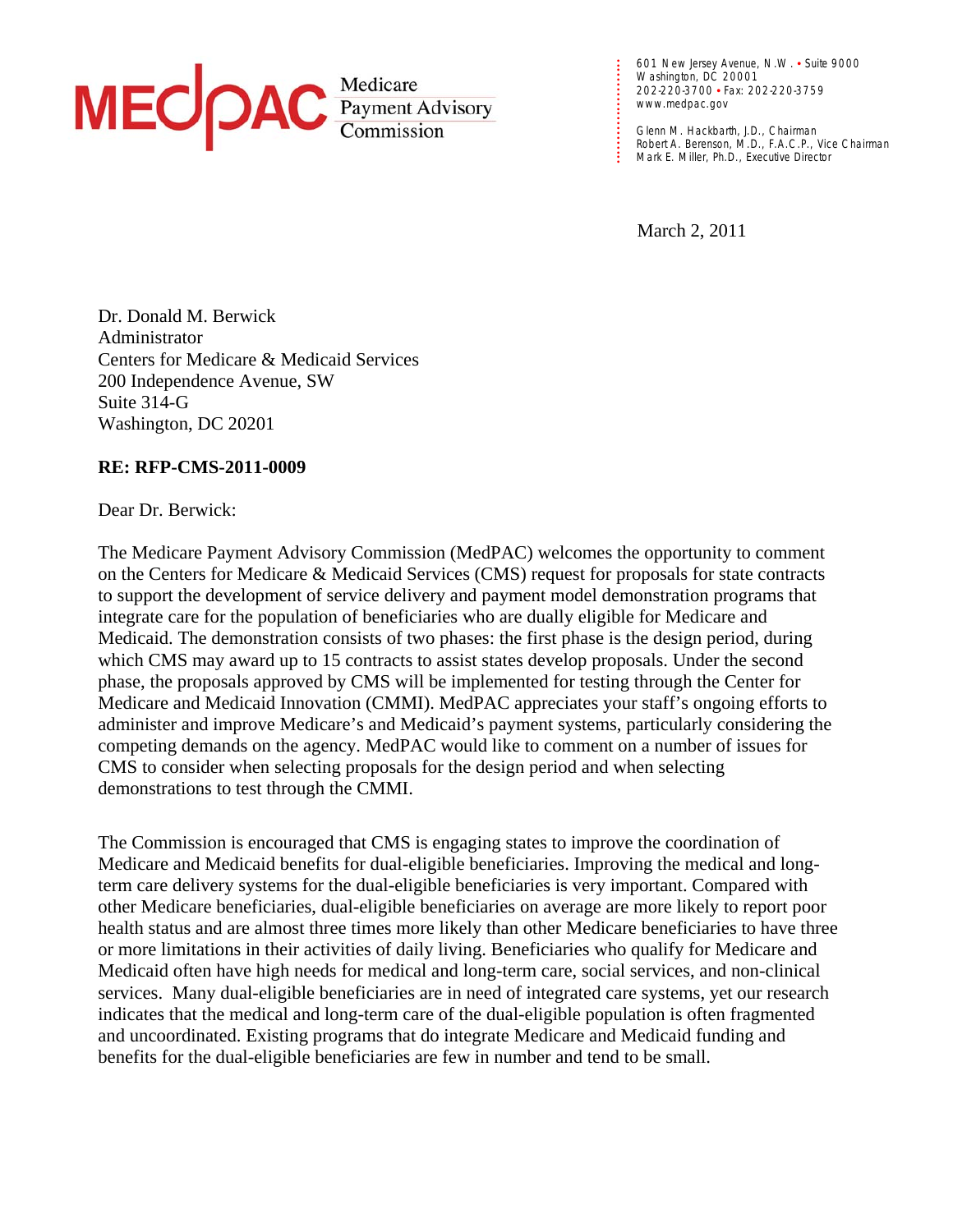Donald Berwick, M.D. Administrator Page 2

Engaging the states to develop demonstration programs that coordinate care for dual-eligible beneficiaries is a necessary and constructive direction. Demonstration programs can be very informative, and as we continue our research on dual-eligible beneficiaries, the Commission looks forward to learning from the state demonstrations. The proposals by themselves could be informative and could describe new or alternative integrated care models for the Commission to consider. However, the Commission has expressed concerns that the traditional demonstration process can be long, cumbersome, and inconclusive. Because the cost, quality, and delivery system issues for dual-eligible beneficiaries are so urgent, the Commission will continue its work in this area and may have recommendations in the future.

MedPAC's work on dual-eligible beneficiaries has centered on understanding the characteristics of this population and their Medicare and Medicaid spending patterns and analyzing the strengths and weaknesses of integrated care programs as well as these programs' expansion barriers. We have conducted an in-depth data analysis on this population, reviewed the literature on integrated care programs and care coordination models, visited multiple integrated care programs in the states, and interviewed numerous stakeholders. The Commission has been studying and is interested in models that integrate the Medicare and Medicaid financing and care coordination for dual-eligible beneficiaries. Our comments here reflect considerations about the characteristics of the state integrated care programs we think are important to test and the data that need to be collected to ensure a careful evaluation. In this letter, we would like to comment on the following five areas:

- Testing models that integrate Medicare and Medicaid funding and coordinate all medical, long-term care, and behavioral health services for dual-eligible beneficiaries;
- Outcomes data;
- Increasing enrollment;
- Beneficiary protections; and
- Appropriate use of Medicare funds.

# **Testing models that integrate Medicare and Medicaid funding and services**

Our work indicates that models where either a managed care plan or a provider receives both Medicare and Medicaid funding streams and assumes responsibility for both sets of benefits offers the greatest opportunity for improved care coordination and care management. In these models, the financial incentives of both programs and the entity (managed care organization or provider) are aligned and the entity has a financial interest to ensure that all necessary services are furnished and coordinated. The entities also have the flexibility to offer non-medical services that are not covered by either program but that meet beneficiaries' care needs and lower total spending. In addition, Medicare and Medicaid risk on spending can be limited if both programs pay the entities a capitated amount.

We also recognize the challenges in implementing integrated care programs and particularly in developing a "one size fits all" approach. The needs of dual-eligible beneficiaries differ by subgroup and states vary in their approach to integrated care programs.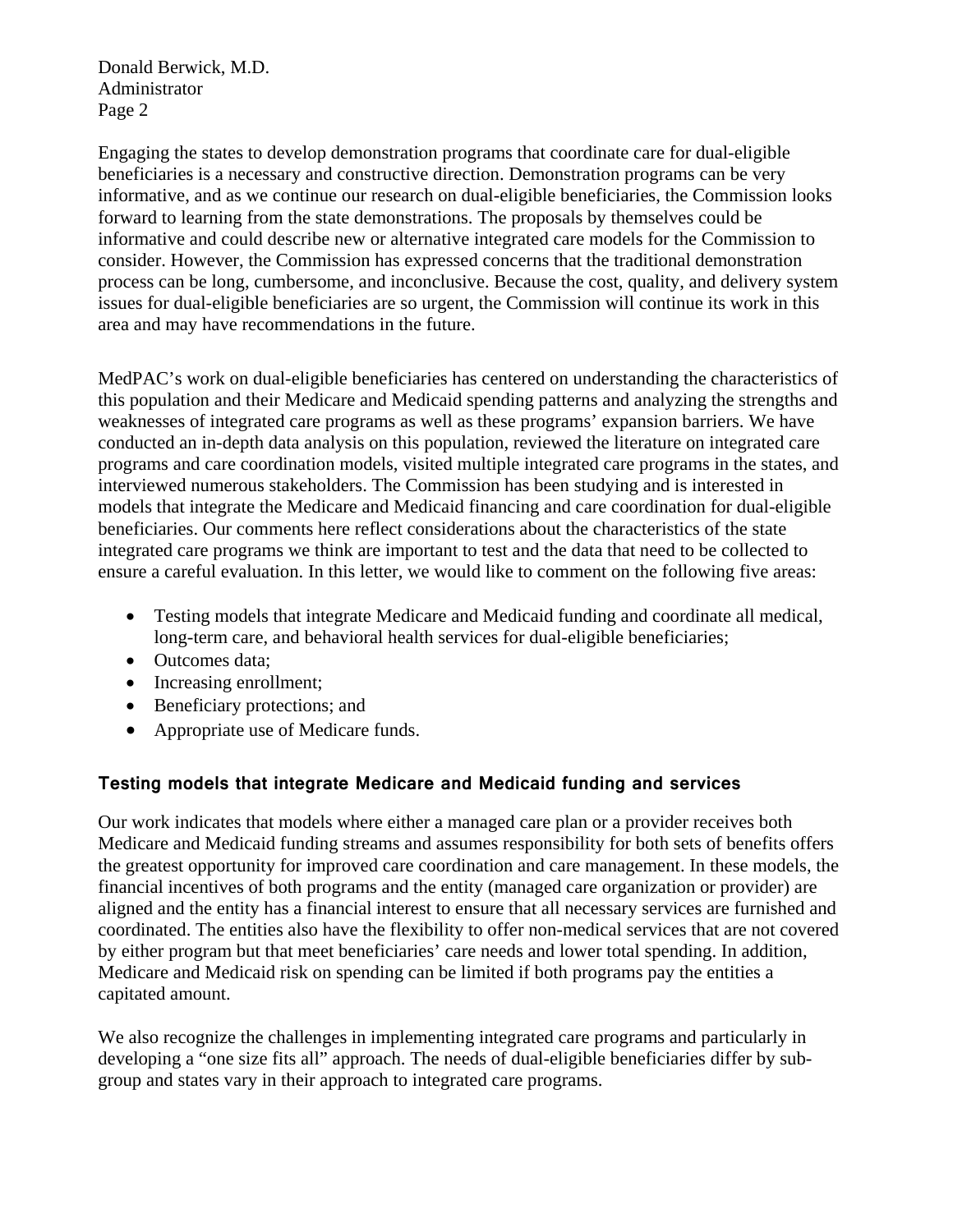Donald Berwick, M.D. Administrator Page 3

MedPAC encourages CMS to select programs where either a managed care plan or a provider directly receives two sets of capitated payments - one from Medicare and the other from Medicaid – and covers all Medicare and Medicaid benefits. Other models may also make sense to test, but the Commission urges CMS to examine capitated models because they allow for the flexibility to develop a patient specific mix of social and clinical services. MedPAC agrees with CMS that the design contracts are an opportunity for states and CMS to work together to test programs that align the full range of acute, behavioral health, and long-term care supports and services. CMS can work with states to implement new programs, to expand existing programs to include long-term care or behavioral health services that the programs currently do not cover, or to increase enrollment in high performing programs.

## **Outcomes data**

MedPAC agrees with CMS that an important purpose of the state contracts is to evaluate a variety of integrated models. CMS and states could collect quality and cost data using consistent measures across demonstration programs. CMS could also collect information on beneficiary demographics and health status so that performance measures can be risk-adjusted. This information may be helpful for evaluating integrated care programs in the future.

## **Increasing enrollment**

Our research indicates that there are small fully integrated programs in the states that improved care coordination for dual-eligible beneficiaries, but that low enrollment is often a limitation of these programs. Enrollment in individual PACE programs ranges from 11 to close to 2,500 participants. And only 5 percent of the dual-eligible beneficiaries are enrolled in the same managed care plan for both their Medicare and Medicaid benefits in New Mexico's integrated care program. Expanding enrollment in integrated care programs is an issue that CMS may have to address during the state demonstrations. The Commission will continue to assess this issue as well. CMS could test alternative enrollment strategies during the demonstrations.

## **Beneficiary protections**

When testing a demonstration through the CMMI, PPACA permits the Secretary to waive any necessary requirements to Title XI (general provisions, peer review, and administrative simplification) and Title XVIII (Medicare). CMS needs to have a clear definition of which components of Titles XI and XVIII can be waived before any of the state demonstrations are implemented. The Commission believes that Medicare beneficiary rights needs to be preserved, including ensuring access to the appropriate range of benefits, to an adequate provider network including specialty care, to opt out of an integrated program, and to appeal any coverage determination. Finally, each demonstration programs' spending should be transparent and auditable.